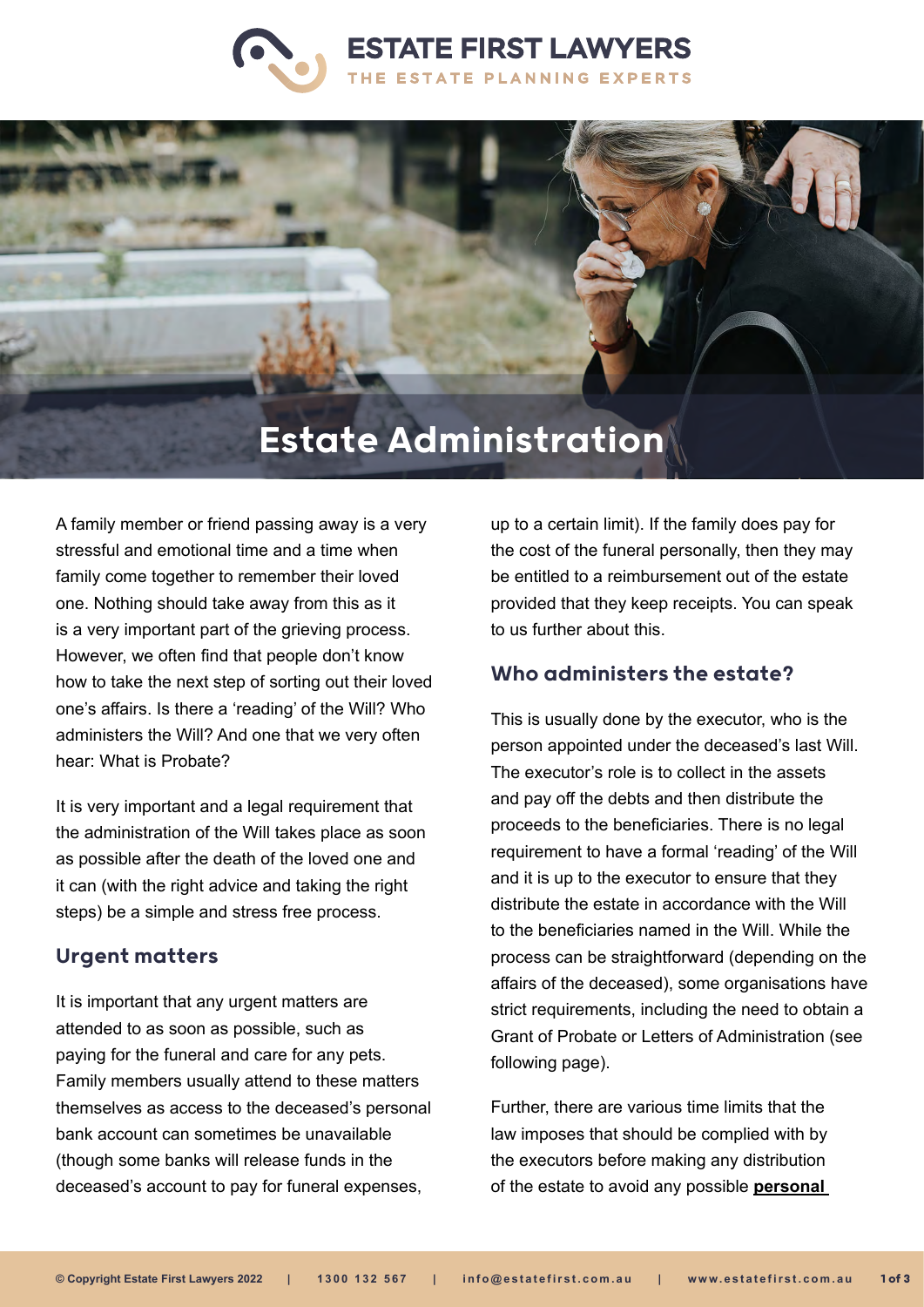

**[liability](https://www.estatefirst.com.au/estate-administration/executor-advice)**. The executor may also need advice regarding an estate claim, or to be aware of tax implications during the administration. The executor may also want a lawyer to assist them with some (or all) of the correspondence between beneficiaries and the administration of the estate. Any legal fees that are incurred in this way are payable out of the estate – so that the executor is not out of pocket. Therefore, with all of these considerations, it would be prudent for the executor to get legal advice at the outset.

# What happens if there is no Will?

While everyone should ensure that they have a Will and that their family knows of its location, it is often the case that this does not happen and it adds another step to the administration of the estate. If the family believes that there is a Will but can't locate an original or a copy, then they can ask a lawyer to undertake the relevant advertising to call for anybody (other lawyers, the Public Trustee etc.) that might be holding an original Will for the deceased. If there is no Will, then the law specifies that certain family members can apply to the Supreme Court to be appointed an administrator (similar to an executor) of the estate. This process is referred to as applying for Letters of Administration (see below). The administrator has the same rights as the executor, except that they have to be appointed by a legal process through the Courts. We would suggest that you always see a lawyer whenever Court documents have to be prepared.

# Can the executor or beneficiaries be liable for the deceased's debts or liable for any other claims against the estate?

We often get asked this question. The short answer is that executors and beneficiaries are not liable for the deceased's debts (and debts

generally cannot be inherited by beneficiaries). That being said however, there are certain instances where an executor can be liable to creditors of an estate or to a disappointed applicant (for instance in a Family Provision Application – see our **[Family Provision](https://www.estatefirst.com.au/estate-planning/estate-claims-advice)  [Application](https://www.estatefirst.com.au/estate-planning/estate-claims-advice)** Fact Sheet). This could happen where the executor distributes the estate prematurely (as the law sets out certain waiting periods on when estates can be distributed) or in certain circumstances where the executor fails to pay out a creditor. It is important that the executor obtain legal advice on these issues. While we understand that the executor, beneficiaries and family usually want to finalise the estate as soon as possible, the law does specify certain time limits and not following those time limits can leave the executor exposed to personal liability.

# What is Probate and Letters of Administration?

Seeking a **[Grant of Probate of the Will](https://www.estatefirst.com.au/estate-administration/wills-probate)  [\('Probate'\)](https://www.estatefirst.com.au/estate-administration/wills-probate)** is a legal process whereby the Supreme Court authorises the executor to act as such in the administration of the estate in accordance with the Will submitted. It is often referred to as 'proving' the Will and is an acknowledgement by the Court that the executor is dealing with the last and valid Will. In some estates, certain organisations will require Probate before they release funds, and in other estates,